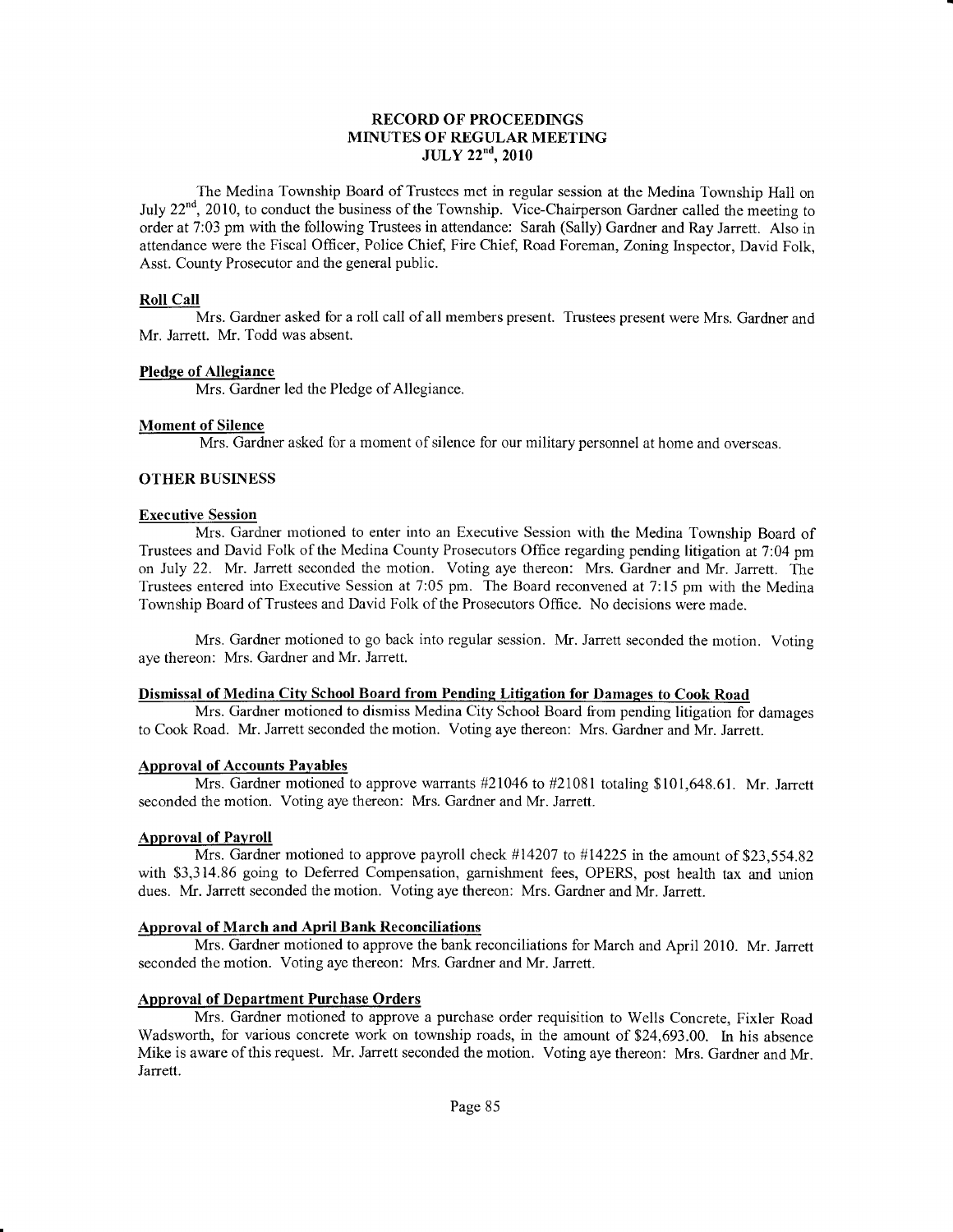#### TM7/22/10

#### OTHER BUSINESS CON'T

#### Approval of Department Purchase Orders Con't

Mrs. Gardner motioned to approve a purchase order for Fire Force in Columbus Ohio, for the Fire Department. It is for miscellaneous parts for Fire-Dex gear in the amount of \$1,580.00. Mr. Jarrett seconded the motion. Voting aye thereon: Mrs. Gardner and Mr. Jarrett.

Mrs. Gardner motioned to approve a purchase order to W. W. Williams of Brunswick for the Fire Department for repairs to vehicle  $201-2$  in the amount of \$3,768.56. It is a draw down on an open purchase order. Mr. Jarrett seconded the motion. Voting aye thereon: Mrs. Gardner and Mr. Jarrett.

Mrs. Gardner motioned to appropriate \$480.00 for Emergency Service Instructor Certification at the University of Akron, Medina County UniversityCenter, on October 18 through the22 the25 and26 of 2010. It is for Scott Vargo to obtain his instructors certification to help with the training of Medina Township Fire Personnel. The class was approved in March but the class was cancelled. Mr. Jarrett seconded the motion. Voting aye thereon: Mrs. Gardner and Mr. Jarrett.

Mrs. Gardner will be attending Fire Team USA for a training conference in Columbus on August 4th and  $5<sup>th</sup>$ , 2010, at no charge.

#### DEPARTMENT REPORTS

#### Fire Department

Chief Crumley reported that for the month of June 2010, the department responded to 53 calls as follows: alarm drop 7, LST assists 23, fire call 15, MVA 2, carbon monoxide 6. There were 25 fire inspections. On June 15 the department hosted the Medina County Firefighters Association with Speaker Ron Terraco. The month of June focuses on firefighter safety. Mr. Jarrett asked if the department was doing any fire hydrant flushing. Chief Crumley said yes and they have quite a few areas of the township finished.

#### Road Department

Denny Miller, Road Foreman, reported for the month of June 2010, the department worked the Flag Day Ceremony; finished installing nerv Welcome to Township sigrs; mowed berms and ditches; weed whacked around guard rails and signs; met with Lou Tull at Substation to discuss ditch options along roadway; notified County Engineer regarding excessive water coming across Marks Road and Morning Song Dr; 1 burial; watched for overloaded trucks on Windfall Road; notified County Engineer about incorrect driveway installation at 3498 Hamlin Road; fixed door threshold at Police Department entrance; moved fire proof file cabinet to townhall; changed crosswalk light bulbs at Grande Blvd; fixed and repaired signs.

## Zoning Department

Elaine Ridgley, Zoning Inspector, reported that for the month of June 2010, 15 permits were issued as follows:

| Comm. Additions     | <b>Signs</b>         |  |
|---------------------|----------------------|--|
| Temp Structure      | Residential Addition |  |
| Accessory Buildings | Pool                 |  |
| Decks               |                      |  |

Total value of permits issued of \$470,300.00. Fees collected \$1,379.00. Fees collected for May & June Zoning Meetings \$200.00.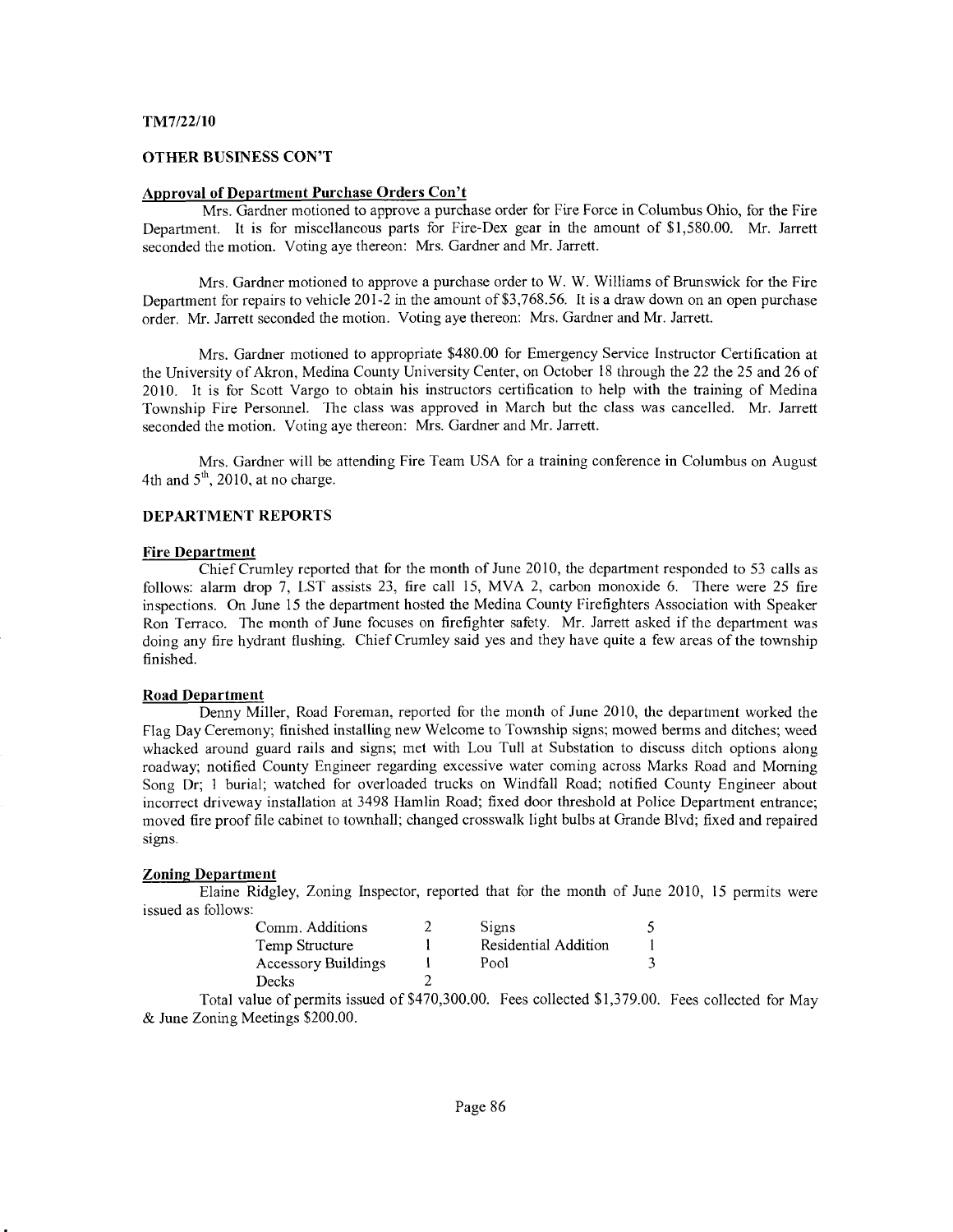#### Tnn7/22/10

#### REPORTS CON'T

#### Police Department

Chief Arbogast reported that for the month of June the department responded to 838 calls for service. Community service was Medina Meadows Summer Safety Program; Amazone Summer Safety Days; Autism Run. The Road Runner fund raiser will be July 25 and it starts at 6:00 am at Second Sole. National Night Out will be held August 3 from 4:00pm to midnight where Officers will go door to door, mainly in the subdivisions. A Community Block Watch will start with Stonegate Subdivision. Police received a 911 call in Park Ridge Villas and they didn't know where it came from. Officer Albaugh went from door to door until the matter was resolved. In car video cameras will be installed.

Mrs. Gardner motioned to approve the department reports. Mr. Jarrett seconded the motion. Voting aye thereon: Mrs. Gardner and Mrs. Jarrett.

#### OLD BUSINESS

#### Nettleton Road Culvert

Denny Miller spoke with Barbara Tilton today and they are going to meet tomorrow (June 23) and stake out where her Mother wants the stones placed.

#### Township Newsletter

Mrs. Gardner tabled the Township Newsletter.

#### Frontier Phone Service (Verizon)

Jennifer Smith, General Manager for Northeast Ohio Territory, she explained that Frontier acquired all the Verizon land line and SL business. She is the local contact and if you have any problems please call 330-4 | 6-3966.

#### Executive Session

Mrs. Gardner motioned to enter into an Executive Session with the Medina Township Board of Trustees and Fiscal Officer George to discuss potential land acquisition for Medina Township at 7:52 pm, July 22,2010. Mr. Jarrett seconded the motion. Voting aye thereon: Mrs. Gardner and Mr. Jarrett.

Mrs. Gardner motioned to come out of Executive Session with the Township Board of Trustees and Fiscal Officer Terry George at 8:05 pm. Mr. Jarrett seconded the motion. Voting aye thereon: Mrs. Gardner and Mr. Jarrett. No decisions were made during that meeting.

#### Closing of Grande Blvd. for Road Repairs

Mrs. Gardner motioned for the Road Department to close Grande Boulevard between the two driveways into Home Depot for approximately five days, the dates of which to be determined in order to repair the damaged concrete. Mr. Jarrett seconded the motion. Voting aye thereon: Mrs. Gardner and Mr. Jarrett. Mr. Miller spoke to Mr. Todd regarding this and Mr. Todd agreed this was the best way to do this.

#### Thank You to Laurie Shoemaker

Mrs. Gardner thanked Laurie Shoemaker for all her work at the events. Laurie thanked the Trustees for being there and helping. Mr. Jarrett said they are glad to have Mrs. Shoemaker as an employee.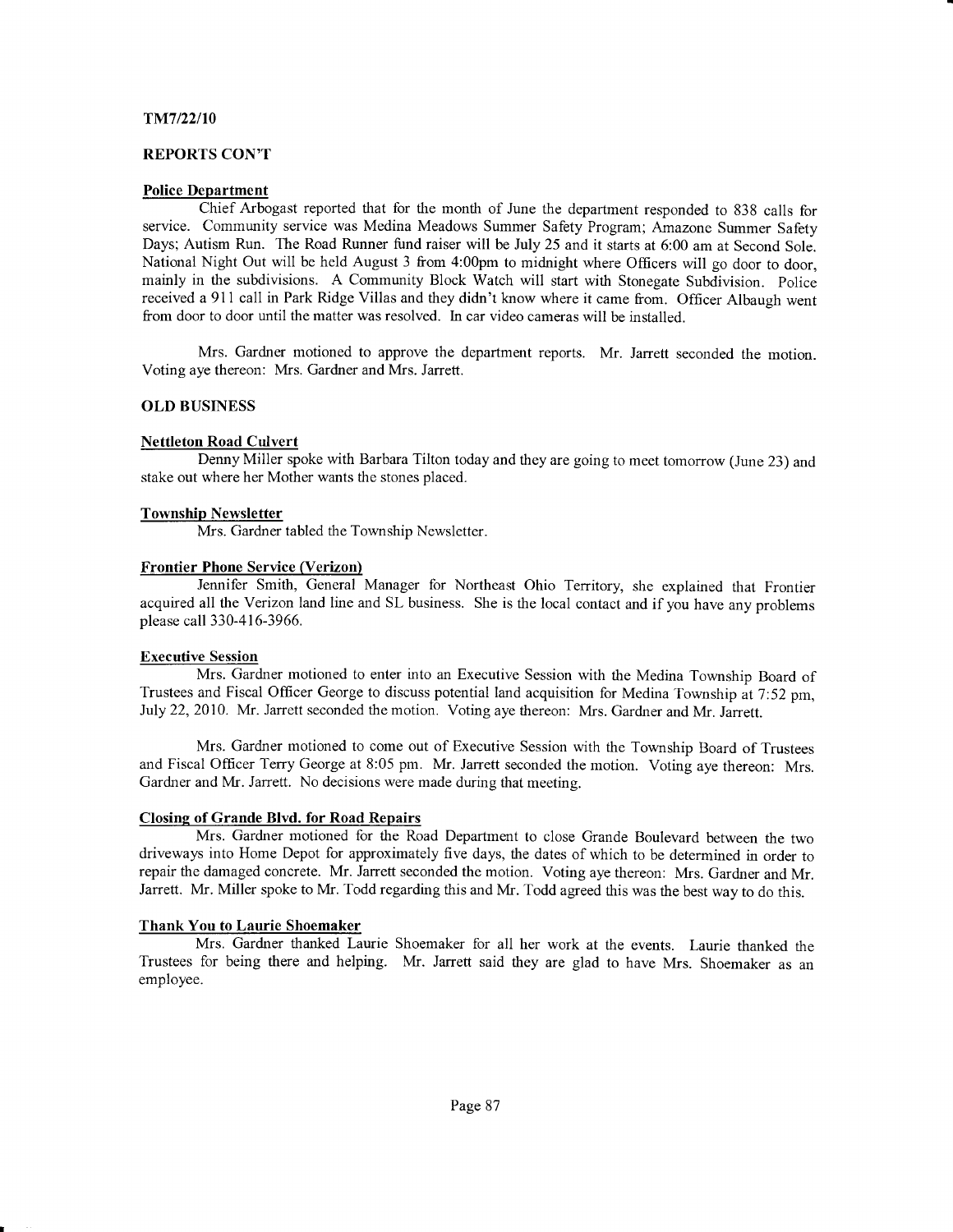#### TiM7/22/10

# PUBLIC COMMENT

Mrs. Gardner motioned to open the floor for public comment. Mr. Jarrett seconded the motion.

There was no public comment.

Mrs. Gardner motioned to close the floor for public comment. Mr. Jarrett seconded the motion.

Mrs. Gardner motioned to adjourn the meeting at 8:09 pm. Mr. Jarrett seconded the motion. Voting aye thereon: Mrs. Gardner and Mr. Jarrett.

Therese George, Fiscal Officer Sarah (Sally) Gardwer, Trustee

Page 88

 $\ddot{\phantom{a}}$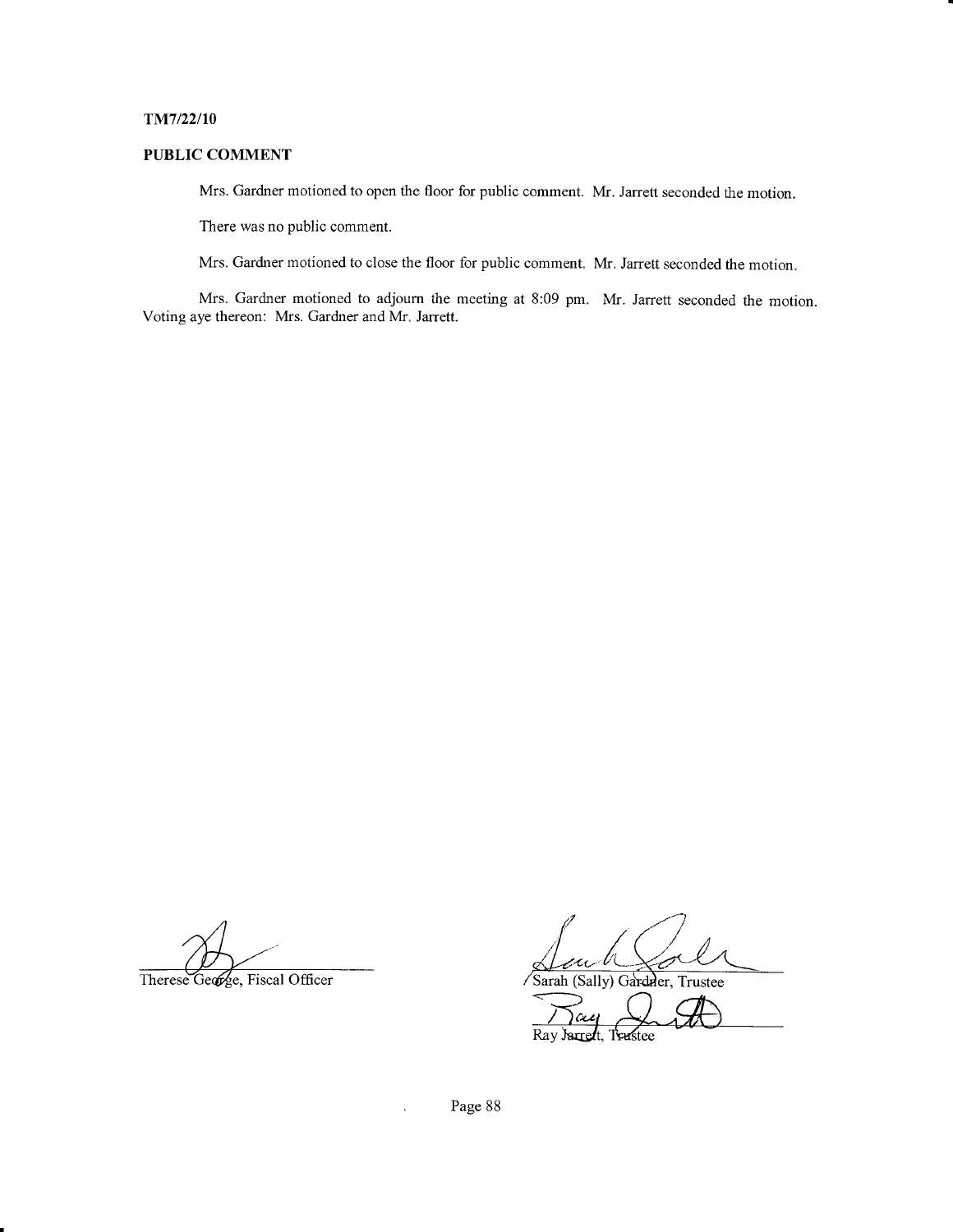# Medina Township Fire Department June 2010 Activity Report

|                                       | <b>Type of Alarms</b>             |                                                                           |                                              |                     |  |  |
|---------------------------------------|-----------------------------------|---------------------------------------------------------------------------|----------------------------------------------|---------------------|--|--|
|                                       |                                   |                                                                           | Count                                        | Percentage          |  |  |
| A                                     | <b>Alarm Drop</b>                 |                                                                           | 7                                            | 13.20%              |  |  |
|                                       |                                   | 5 Commercial                                                              |                                              |                     |  |  |
|                                       |                                   | 1- Creative Early Learning Center 5010 Victor Dr                          |                                              |                     |  |  |
|                                       |                                   | 2- North Gateway Tire 4001 Pearl Rd                                       |                                              |                     |  |  |
|                                       |                                   | 1- Rodeway Inn 2875 Medina Rd                                             |                                              |                     |  |  |
|                                       |                                   |                                                                           | 1- Western Reserve Masonic 4931 Nettleton Rd |                     |  |  |
| E                                     |                                   | <b>Assist EMS (LST)</b>                                                   | 23                                           | 43.40%              |  |  |
|                                       |                                   | 5- difficulty breathing                                                   |                                              |                     |  |  |
|                                       |                                   | 4- falls                                                                  |                                              |                     |  |  |
|                                       |                                   | 7- Sudden Illness                                                         |                                              |                     |  |  |
|                                       |                                   | 1- Unconsciousness                                                        |                                              |                     |  |  |
|                                       |                                   | 1- Stroke                                                                 |                                              |                     |  |  |
|                                       |                                   | 1- Abdominal Pain                                                         |                                              |                     |  |  |
|                                       |                                   | 1- Death                                                                  |                                              |                     |  |  |
|                                       |                                   | 2- Heart Problem                                                          |                                              |                     |  |  |
|                                       |                                   | 1- Injury                                                                 |                                              |                     |  |  |
| F                                     | <b>Fire Call</b>                  |                                                                           | 15                                           | 28.30%              |  |  |
|                                       |                                   | 3- Open Burn Complaints                                                   |                                              |                     |  |  |
|                                       |                                   | 2- Structure Fires Mutual Aid Given 1- Medina City 1- Brunswick/cancelled |                                              |                     |  |  |
|                                       |                                   | 2- Power Line Down                                                        |                                              |                     |  |  |
|                                       |                                   | 2- Vehicle Fire                                                           |                                              |                     |  |  |
|                                       |                                   | 1- Odor of Natural Gas                                                    |                                              |                     |  |  |
|                                       |                                   | 2- Animal Problem                                                         |                                              |                     |  |  |
|                                       |                                   | 1- Tree on Phone lines                                                    |                                              |                     |  |  |
|                                       |                                   | 1- Electrical Pole on fire                                                |                                              |                     |  |  |
|                                       |                                   | 1- Suspicious Package                                                     |                                              |                     |  |  |
| M                                     |                                   | <b>Motor Vehicle Accident</b>                                             | $\overline{2}$                               | 3.80%               |  |  |
| CO                                    |                                   | <b>Carbon Monoxide</b>                                                    | 6                                            | 11.30%              |  |  |
|                                       | <b>Total Incident Count</b>       |                                                                           | 53                                           | *Mutual aid given=2 |  |  |
|                                       |                                   |                                                                           | *Mutual aid received=0                       |                     |  |  |
|                                       |                                   | <b>Total Calls During Staffing Hours</b>                                  | 32                                           |                     |  |  |
|                                       |                                   | Mon. Thru Fri. 7am-3pm                                                    |                                              |                     |  |  |
|                                       | <b>Inspections conducted</b>      |                                                                           |                                              |                     |  |  |
| <b>Annual Fire Safety Inspections</b> |                                   | 5                                                                         |                                              |                     |  |  |
|                                       | Re-Inspections                    |                                                                           | 11                                           |                     |  |  |
| <b>Annual Fire Alarm Tests</b>        |                                   | $\overline{2}$                                                            |                                              |                     |  |  |
| <b>Annual Sprinkler Tests</b>         |                                   | $\overline{2}$                                                            |                                              |                     |  |  |
| Semi Annual Hood Tests                |                                   | $\overline{4}$                                                            |                                              |                     |  |  |
| Semi Annual Paint Booth Test          |                                   | 1                                                                         |                                              |                     |  |  |
|                                       | <b>Total Inspections</b>          |                                                                           | 25                                           |                     |  |  |
|                                       | <b>Public Relation Activities</b> |                                                                           |                                              |                     |  |  |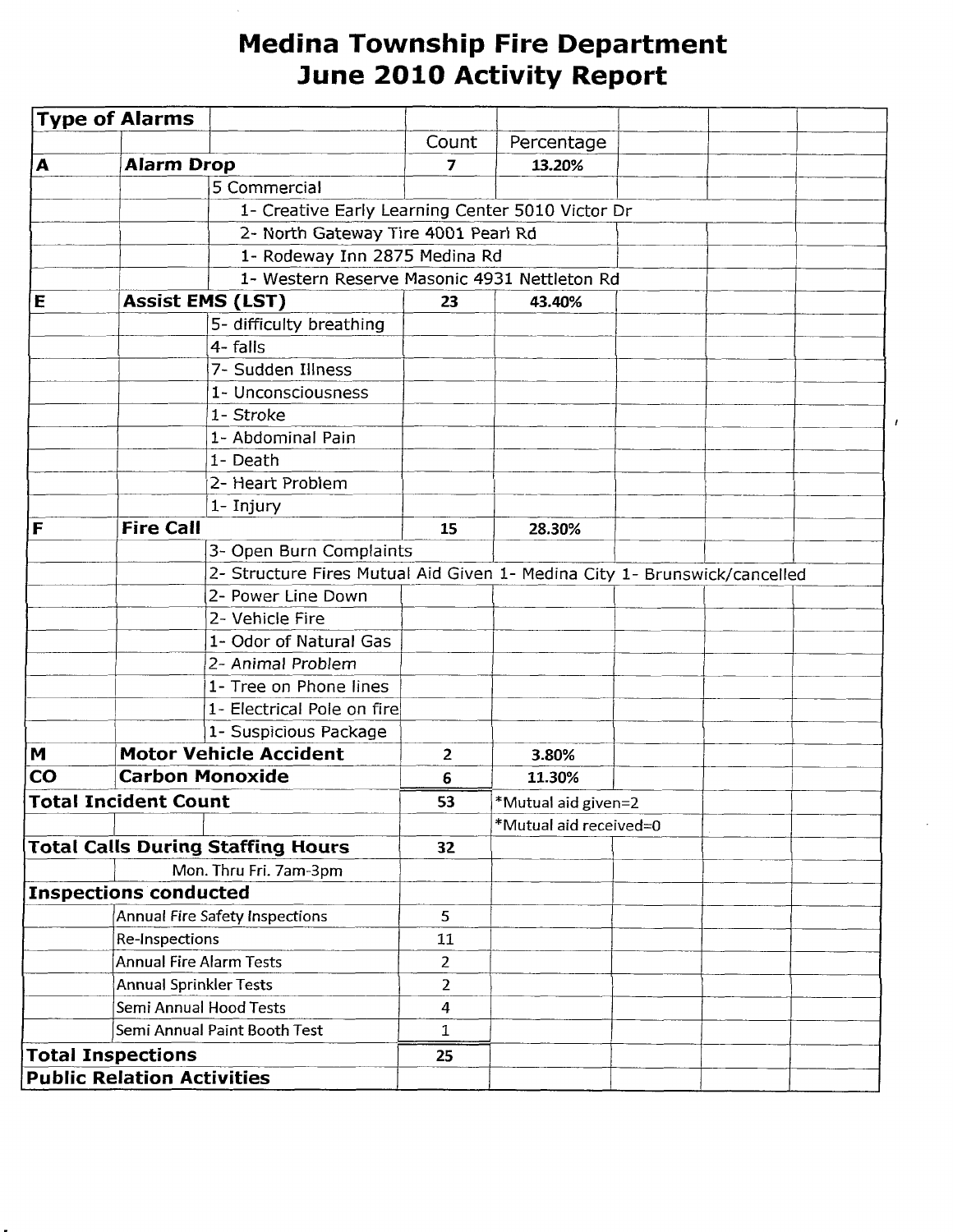# Medina Township Service Dept. June 2010 Report

--Flag Day CeremonY

-- Finish installing new welcome to Township signs

-- Mowing berms and ditches

-- Start weedwacking around guardrail and signs

--Met with Lou Tull @ Substation Rd go over ditch options along roadway, recommended to him to have a ditch enclosure installed due to the grade of the ditches in that area if he is worried about the standing water I told him we would come out and clean ditch out but he would have to get a contractor to install pipe .

--Notified county engineer about excessive water coming across Marks Rd. and Morning Song Dr. they returned my call and said everything was put into place at county spec and nothing can be done for the problem

--1 Burial

--Watch for overloaded trucks on Windfall Rd. to make sure they were not going onto township rds.

--Notified county engineers office about incorrect driveway installation at 3498 Hamlin Rd . County sent letter to homeowner

--Fix door threshold at police dept entrance

--move fireproof cabinet to townhall from service dept.

--change lightbulbs crosswalks Grande Blvd.

--Fix and repair signs

--Other everyday business

# Submitted By Denny Miller Road Foreman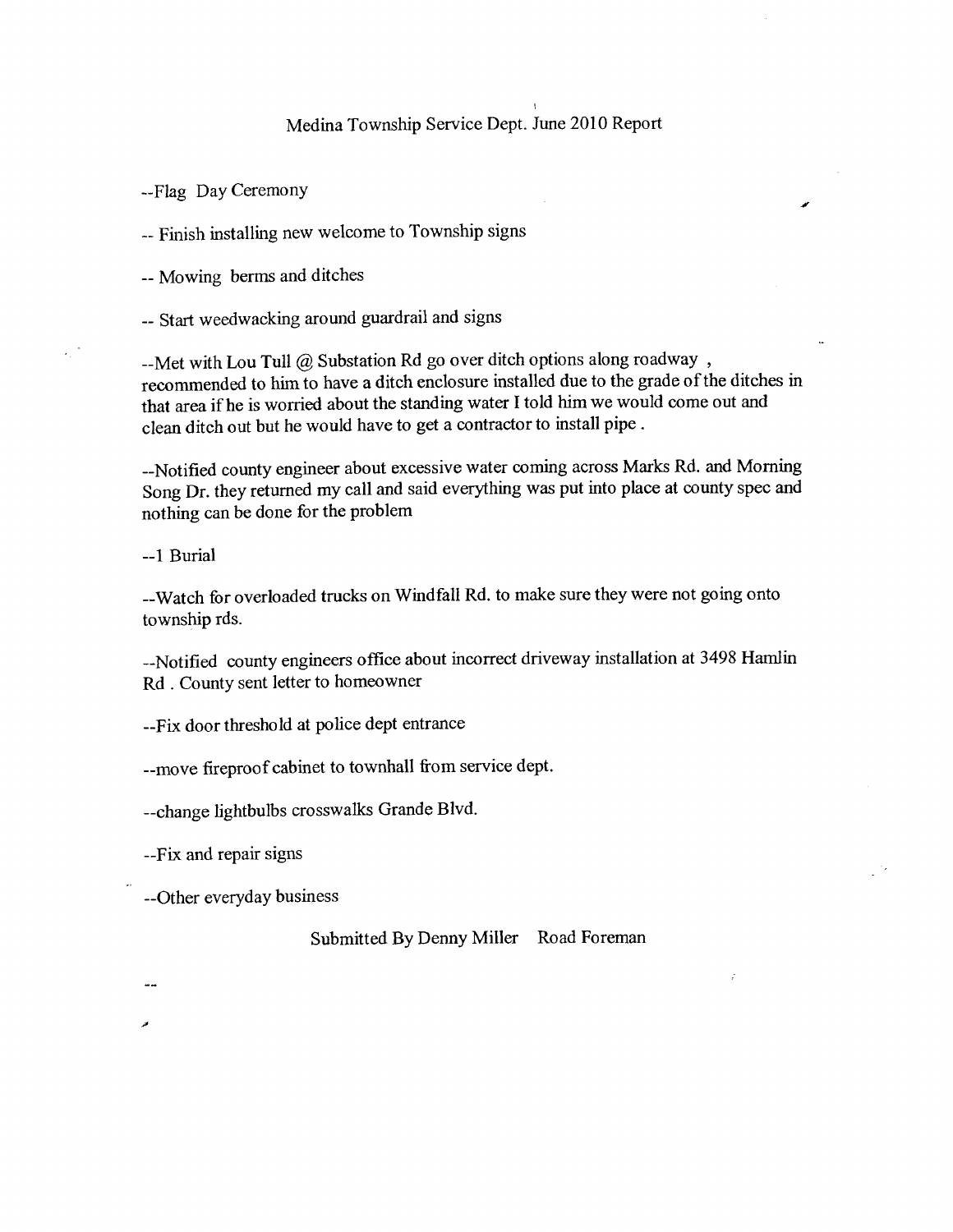

# **Medina Township**

from the Office of Zoning lnspector Medina Township Hall 3799 Huffman Road Medina, OH44256

# ZONING REPORT \_ JUNE. 2O1O

# MONTHLY TOTALS

- $\overline{2}$ Commercial Additions
- Temporary Structure  $\mathbf{1}$
- $\mathbf{1}$ Residential Addition
- $\mathbf{1}$ Accessory Building
- Decks  $\overline{2}$
- $\overline{\mathbf{3}}$ Pools
- $\overline{5}$ Signs

# 15 TOTAL PERMITS TOTAL VALUE: \$ 470,300

| Fees collected on permits total excluding signs<br>Fees collected on sign permits:          | 529.00<br>850.00 |            |
|---------------------------------------------------------------------------------------------|------------------|------------|
| <b>TOTAL PERMIT FEES COLLECTED:</b><br>Fees collected in May & June for Zoning Comm. Agenda | 200.00           | \$1,379.00 |

Fees collected in May & June for BZA Agenda & TOTAL FEES COLLECTED:  $-0-$ \$ 1,579.00

| Viol. $2010 - #009$       | Doraty KIA of Medina                                                    |
|---------------------------|-------------------------------------------------------------------------|
| Viol 2010 - # 010         | Doraty KIA of Medina                                                    |
| Correction to May report: | Viol. 2010 - #007 was issued to Medina Auto Mall                        |
|                           | Viol. 2010 - #008 was issued to APPC Plumbing, not Doraty KIA of Medina |

Respectfully Submitted,

Mary Ann Heiss Assistant Zonng Inspector July 8, 2010